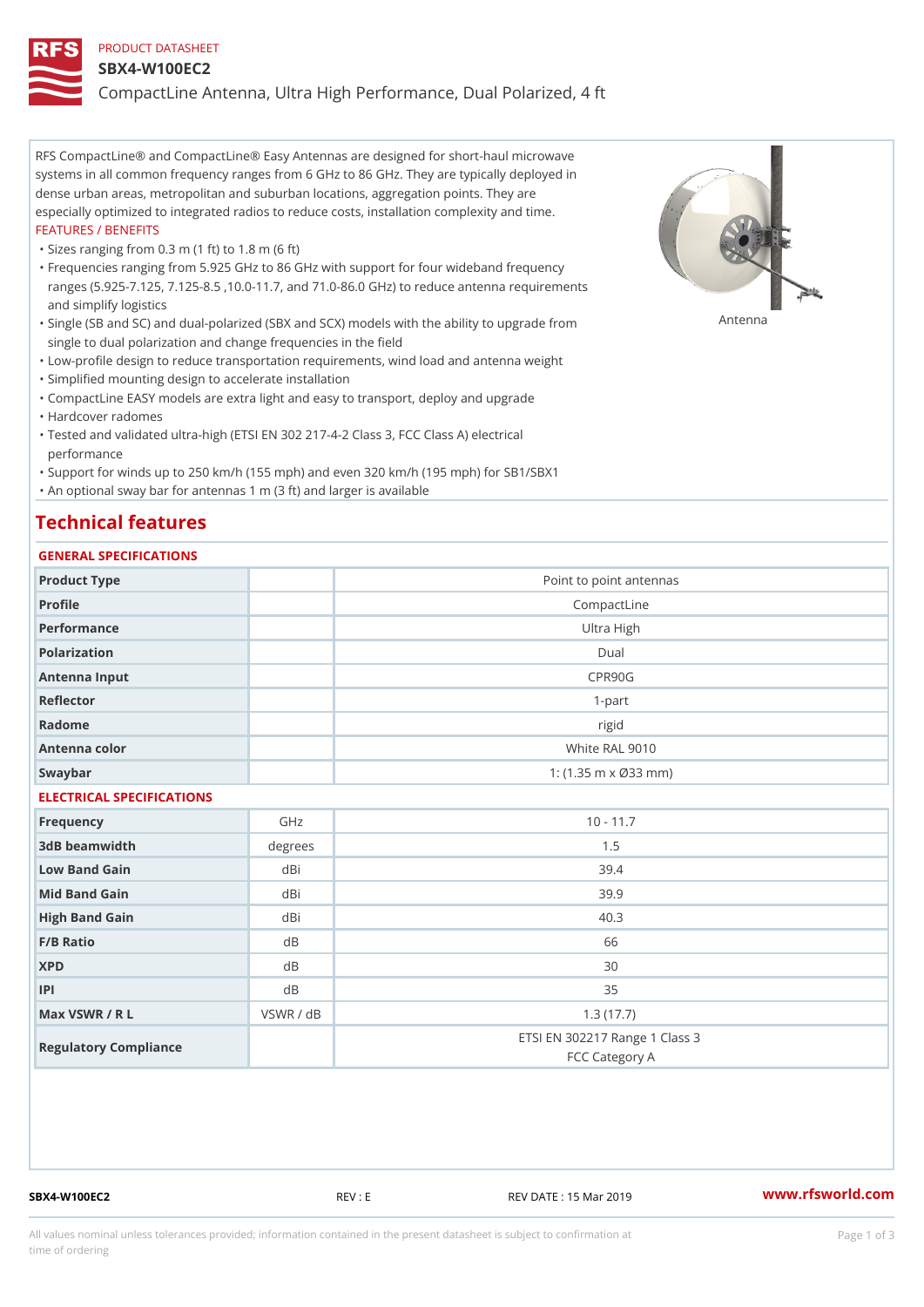## PRODUCT DATASHEET

### SBX4-W100EC2

CompactLine Antenna, Ultra High Performance, Dual Polarized, 4 ft

| MECHANICAL SPECIFICATIONS                                  |              |                                                   |
|------------------------------------------------------------|--------------|---------------------------------------------------|
| Diameter                                                   | ft $(m)$     | 4(1.2)                                            |
| Elevation Adjustment                                       | degrees      | ± 15                                              |
| Azimuth Adjustment                                         | degrees      | ± 15                                              |
| Polarization Adjustment                                    | degrees      | Dual                                              |
| Mounting Pipe Diameter                                     |              |                                                   |
| minimum                                                    | $mm$ (in)    | 114(4.5)                                          |
| Mounting Pipe Diameter<br>maximum                          | $mm$ (in)    | 114(4.5)                                          |
| Approximate Weight                                         | kg (lb)      | 30(66)                                            |
| Survival Windspeed                                         | $km/h$ (mph) | 252 (155)                                         |
| Operational Windspeed                                      | $km/h$ (mph) | 252 (155)                                         |
| <b>STRUCTURE</b>                                           |              |                                                   |
| Radome Material                                            |              | rigid                                             |
| FURTHER ACCESSORIES                                        |              |                                                   |
| optional Swaybar                                           |              | 1: $(1.35 m \times 033 m)$                        |
| Further Accessories                                        |              | SMA-SKO-UNIVERSAL : Universal sway bar fixation l |
| MOUNTOUTLINE                                               |              |                                                   |
| m m<br>$Dimension_A$<br>(in)                               |              | 1262(49.7)                                        |
| m m<br>$Dimension_B$<br>(i n)                              |              | 608 (23.9)                                        |
| m m<br>$Dimension_C$<br>(i n)                              |              | 270 (10.6)                                        |
| $Dim_D -$<br>m m<br>$114$ m m $(4.5$ _ ir $)$ $R$ ii p $e$ |              | 358 (14.1)                                        |
| m m<br>$Dimension$ = E<br>(in)                             |              | 59(2.3)                                           |
| m m<br>$Dimension_F$<br>(in)                               |              | 230(9.1)                                          |
| m m<br>$Dimension_G$<br>(in)                               |              | 186(7.3)                                          |

SBX4-W100EC2 REV : E REV E REV DATE : 15 Mar 2019 WWW.rfsworld.com

All values nominal unless tolerances provided; information contained in the present datasheet is subject to Pcapgelio an atio time of ordering